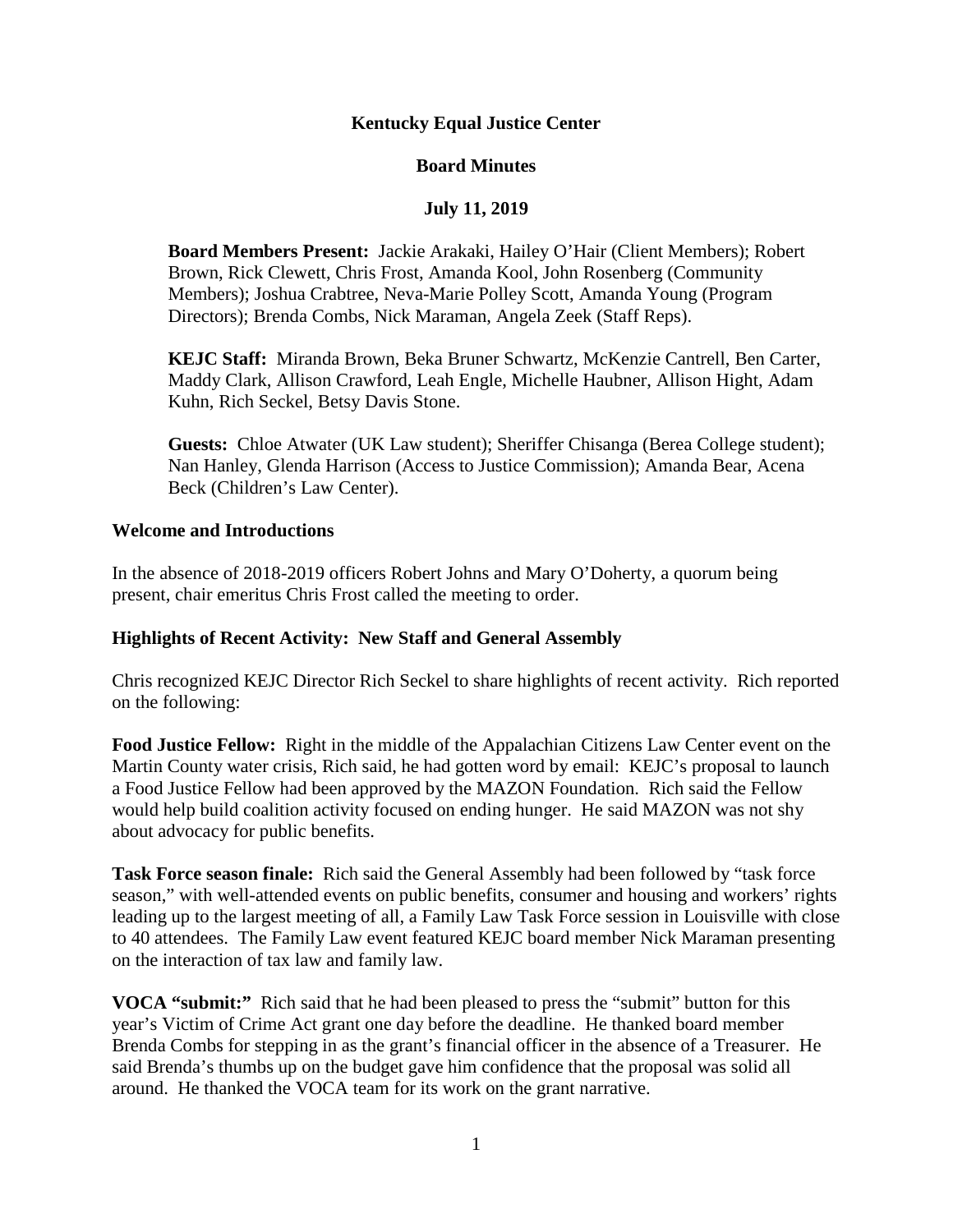**Facebook 2000:** Rich said that KEJC had just reached over 2,000 "likes" on Facebook, thanks to a push by new Communications Coordinator Allison Crawford. He said that KEJC social media efforts had begun with defense of Medicaid expansion, but Allison now juggled multiple poverty law issues, from "public charge" to "shark week" on payday loans.

**Welcome Fellow:** Rich welcomed new Health Law Fellow Betsy Davis Stone. He said Betsy would work from the office at 201 West Short Street. He said it was nice to consolidate the program with more project staff in one place. Rich said he was about to improve the phone system accordingly, with a modern cloud-based system offered through Windstream. (The company later dragged its feet on installation.)

**HB 3 good news bad news:** Rich said that a bill with multiple troubling public assistance provisions, HB 3, had been set aside during the 2019 General Assembly. Now, he said, the Legislative Research Commission had approved a task force to review topics that tracked the framework and approach of the bill. The good news: KEJC had been invited to testify.

Rich said that KEJC had a long history of both defensive and pro-active work on public benefits programs, including successful work to preserve parents' access to post-secondary education as a "work activity" in K-TAP.

#### **Approval of Minutes**

Chris invited a motion on the minutes of the last meeting.

| <b>Motion:</b> | John Rosenberg moved to approve the minutes of the April 23, 2019, |
|----------------|--------------------------------------------------------------------|
|                | board meeting.                                                     |
| Second:        | Hailey O'Hair                                                      |
| <b>Action:</b> | Approved unanimously                                               |

#### **Administration and Development: Financial Report through 2nd Quarter 2019**

Rich reviewed the cover sheet for the financial report, as follows:

**Profit and Loss Budget Overview FY 2019:** the budget adopted by the board anticipated a loss of -\$59,389, offset by \$80,000 in advance Public Welfare funds for the workers' rights project.

**Profit and Loss through June 30:** showed a gain of \$67,677 compared to the expected loss of -\$13,652—a positive variance of \$81,329.

**Balance Sheet as of June 30:** showed Total Current Assets of \$430,146—up from \$323,395 on March 31 and up 37.6% percent from \$312,608 on June 30, 2018.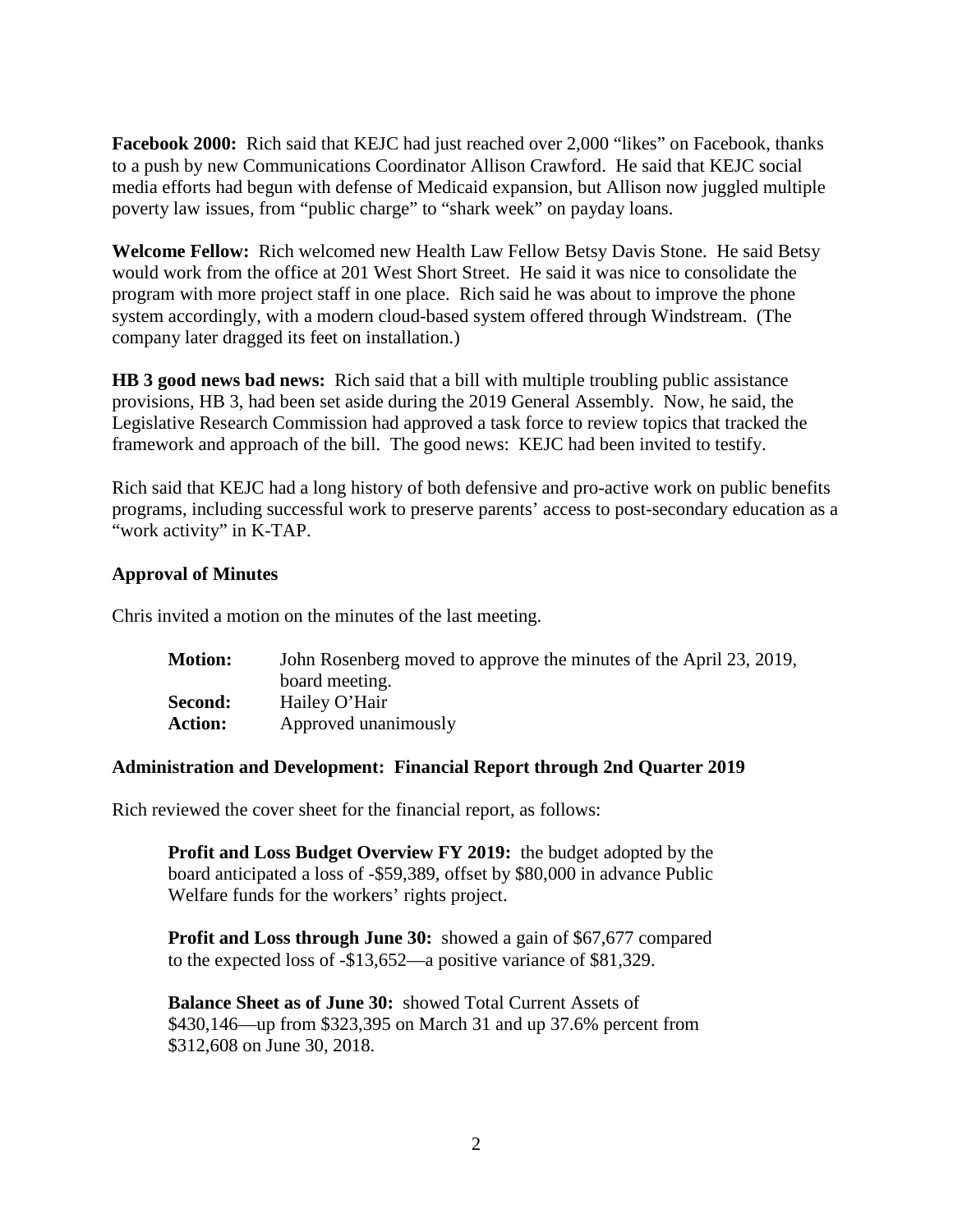**Income and Expense Charts:** 81.65% of spending was payroll. 70.03% of income was grants.

Rich said that he had revised his end-of-year carryover forecast upward to \$343,971 to take into account projected year-end balances of \$40,689 in new grants that hadn't been in the base budget (see below). Rich said estimated unrestricted assets had bounced back slightly from \$51,003 on March 31 to \$54,011 at the end of June.

For several years, Rich said, the plan had been to build unrestricted assets above 10 percent of budget and then invest the excess above 10 percent in development and a deeper administrative bench. He said the 10 percent goal had proven elusive as the KEJC budget had grown. Rich said that KEJC might need a new strategy to invest in new things, including a more aggressive approach to building operations into grants.

Turning to the Budget vs. Actual report, Rich said income was running at 108% of budget and expense at 91%—a very favorable ratio. He said the low spending figure was brought about mainly by the temporary vacancy in the Health Law Fellowship. He said cash flow also contributed. Example: he paid the bill for the Legal Files case management system in July rather than June.

The good news on income, Rich said, came from a series of new grants that had not been in the base budget. Rich said the grants were easy to spot among the income lines on the Budget vs. Actual page because they had a zero budget amount but a positive actual. New grants since the last meeting included:

| • A CLASP Protecting Immigrant Families grant to work on public charge              | \$10,000                          |
|-------------------------------------------------------------------------------------|-----------------------------------|
| • A Solidarity Giving sub-grant through KCEP to protect public benefits             | \$25,000                          |
| • A Kentucky Civic Engagement Table grant to test workers' rights messaging \$2,670 |                                   |
|                                                                                     | $\phi$ $\sim$ $\mu$ $\sim$ $\eta$ |

• The MAZON Food Justice Fellowship grant  $$64,712$ 

Rich thanked staff for working on the grants, including Ben on the MAZON proposal, Miranda on public charge and Allison Crawford on worker's rights messaging.

Turning to the balance sheet, Rich said that it now included the value of equipment purchases made in 2018. He said unrestricted reserves had risen slightly since March, to a value of 0.73 months of operation, while total reserves would last a healthy 5.79 months. The figures were set out in a spreadsheet, with the trends illustrated in a chart.

Rich's handout on "KEJC Recent Fundraising Effort" showed \$578,809 requested so far in 2019, with \$316,709 awarded (55%) and two large grants still pending: the VOCA grant (\$215,426) and the "Boots on the Ground" grant through the Foundation for a Healthy Kentucky (\$50,000).

Rich said several fundraising initiatives were coming up soon, including a potential  $20<sup>th</sup>$ anniversary event for Maxwell Street Legal Clinic. He said the Clinic had opened its doors as an all-volunteer operation in October 1999. Rich noted that events were labor intensive but that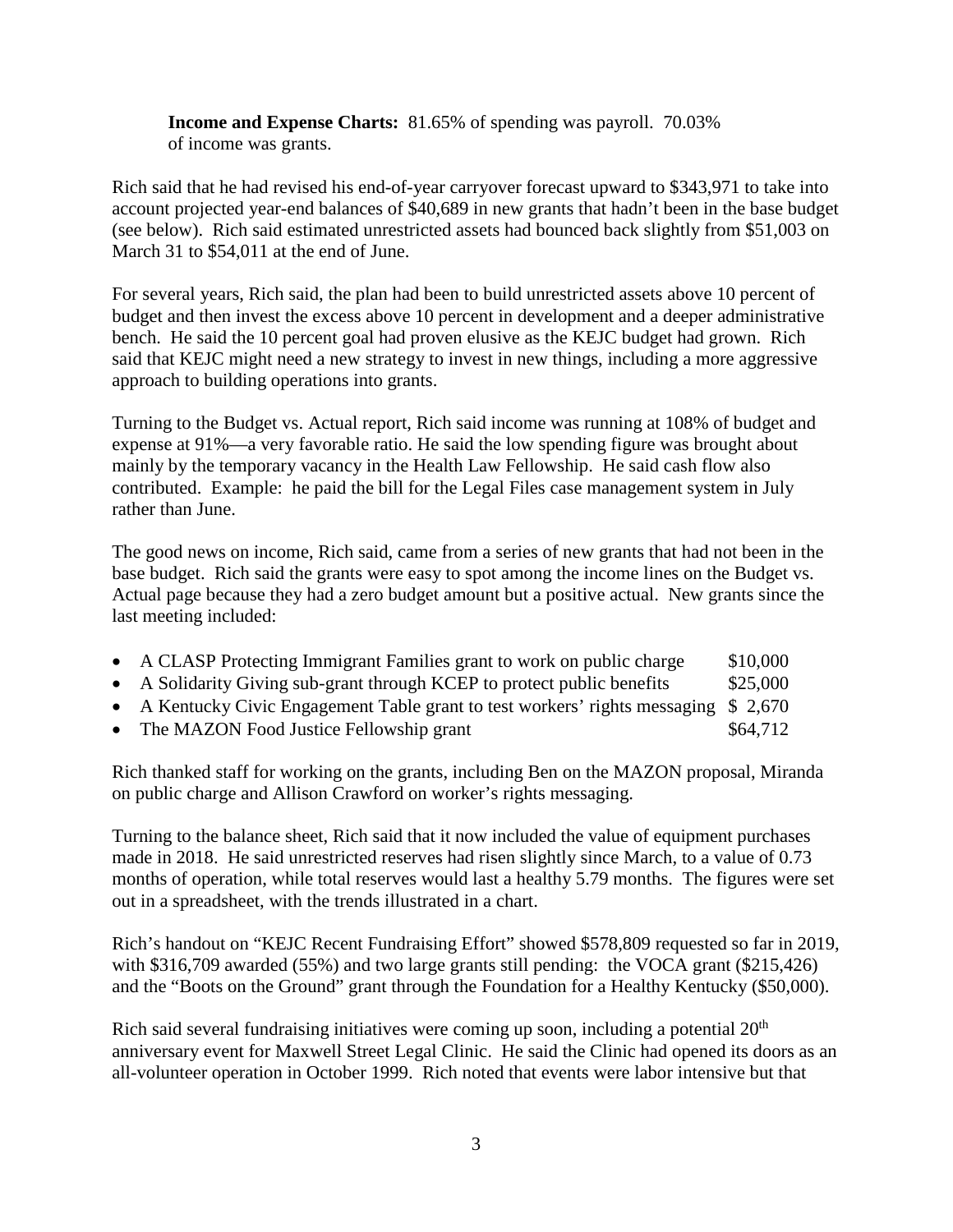KEJC had pulled off a nice event with multiple food stations and a short program for the  $10<sup>th</sup>$ anniversary.

# **Administration and Development: Audit and 990 FY 2018**

Rich reported that he had reached out to Auditor Vickie Richardson to begin the audit and 990 process for FY 2018 and would soon begin to compile materials for her.

# **Administration and Development: Salary Scales and Comparability**

Rich said that KEJC had last conducted a salary comparability review in 2013. At the time, the program had set a salary scale for staff attorneys, which in practice also operated as a touchstone for other positions. Rich said the 2013 scale just slightly exceeded the average of Kentucky field programs but now it appeared to have fallen behind.

Rich proposed that over the next year, KEJC should revisit comparability, including salaries for non-attorneys that would reflect job deliverables and responsibilities. He said that as a first step, he would begin gathering scales from Kentucky programs and peer state support programs.

# **Governance and Strategic Planning: Report of the Nominating Committee**

Nominating Committee member Bob Brown reported on the actions of the committee. Bob said the group had met by conference call on July 2 to consider nominations of current members willing to continue, a new member to fill a Community Member vacancy and officers for the coming year.

Bob said the members of the committee were himself, Hailey O'Hair, Neva Polley Scott and Angela Zeek. He said that members recused themselves when their own nominations were considered. Bob said the committee had combined nominations into a slate for consideration by the board. The slate and committee minutes had been included in the Board package.

**Motion:** John Rosenberg moved to approve the slate of nominees put forward by the Nominating Committee, as follows:

# **Officers (One Year Terms)**

Bob Brown, Chair Hailey O'Hair, Treasurer

# **Members (Two Year Terms)**

Hailey O'Hair, Client Member Bob Brown, Community Member Rick Clewett, Community Member Chris Frost, Community Member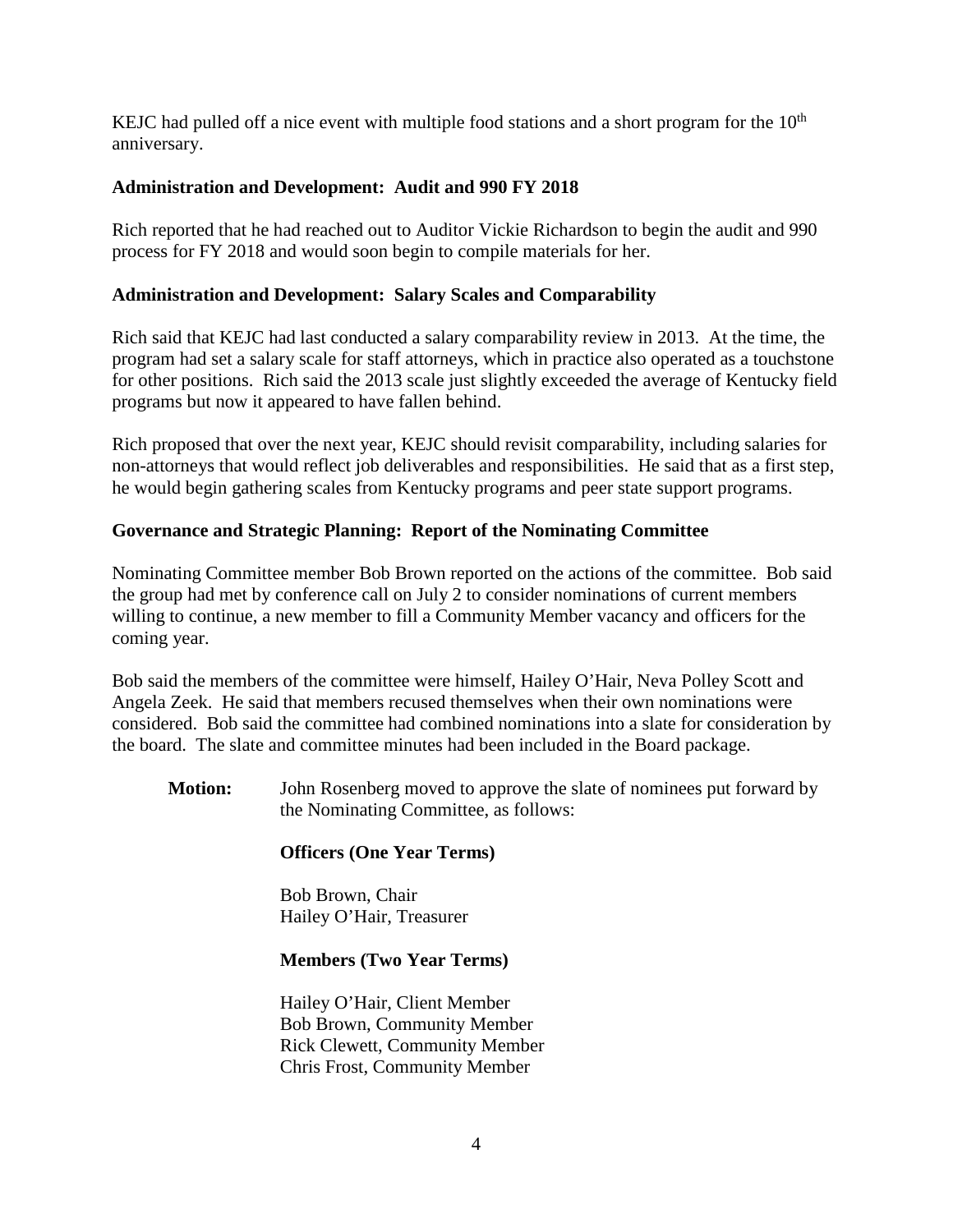### **Member (To Fill Vacancy in Two Year term)**

Lisa Gabbard

| <b>Second:</b> | Nick Maraman         |
|----------------|----------------------|
| <b>Action:</b> | Approved unanimously |

Lisa Gabbard had been nominated to fill out the unexpired term of former Community Member Mary O'Doherty. Several members commented that it was good to continue the tradition of having a board member from Kentucky Coalition Against Domestic Violence.

Newly elected Chair Bob Brown chaired the meeting from this point forward.

#### **Governance and Strategic Planning: Report of the Personnel Committee**

In the absence of committee chair Neva Polley Scott, there was no report of the Personnel Committee, which had met once since the beginning of the year to begin a "top to bottom" review and update of the policies. The previous year, the committee had developed and the board had adopted an improved parental leave policy.

Board member Josh Crabtree recommended that KEJC hire expert outside counsel to assist the committee. He said that his program, Legal Aid of the Bluegrass, had engaged an attorney from Dinsmore to review its policies and make recommendations for updates, at a cost of just \$800.

| <b>Motion:</b> | Josh Crabtree moved to authorize Rich to engage outside counsel to assist |
|----------------|---------------------------------------------------------------------------|
|                | the Personnel Committee.                                                  |
| Second:        | <b>Rick Clewett</b>                                                       |
| <b>Action:</b> | Approved unanimously                                                      |

In further discussion, committee members Michelle Haubner, McKenzie Cantrell and Brenda Combs said they were comfortable with the idea of working with counsel. Brenda noted that it took a long time to review the policy details, with the last meeting devoted to just getting started.

McKenzie commented that the board should acknowledge Neva for her work. Josh said that Neva had just emailed him and expressed approval of the idea of engaging counsel.

On the theme of getting assistance where needed, John Rosenberg suggested that Rich engage an event planner to help with the Maxwell Street 20<sup>th</sup> anniversary fundraiser. Rich said that there was precedent: for KEJC's 30<sup>th</sup> anniversary, he had worked with a planner recommended by KEJC's first director, Rona Roberts. He said the planner helped keep everything on track.

| <b>Motion:</b> | John Rosenberg moved to authorize Rich to engage an event planner to              |
|----------------|-----------------------------------------------------------------------------------|
|                | help with the Maxwell Street 20 <sup>th</sup> anniversary, with a budget of up to |
|                | \$2,500.                                                                          |
| Second:        | <b>Josh Crabtree</b>                                                              |
| <b>Action:</b> | Approved unanimously                                                              |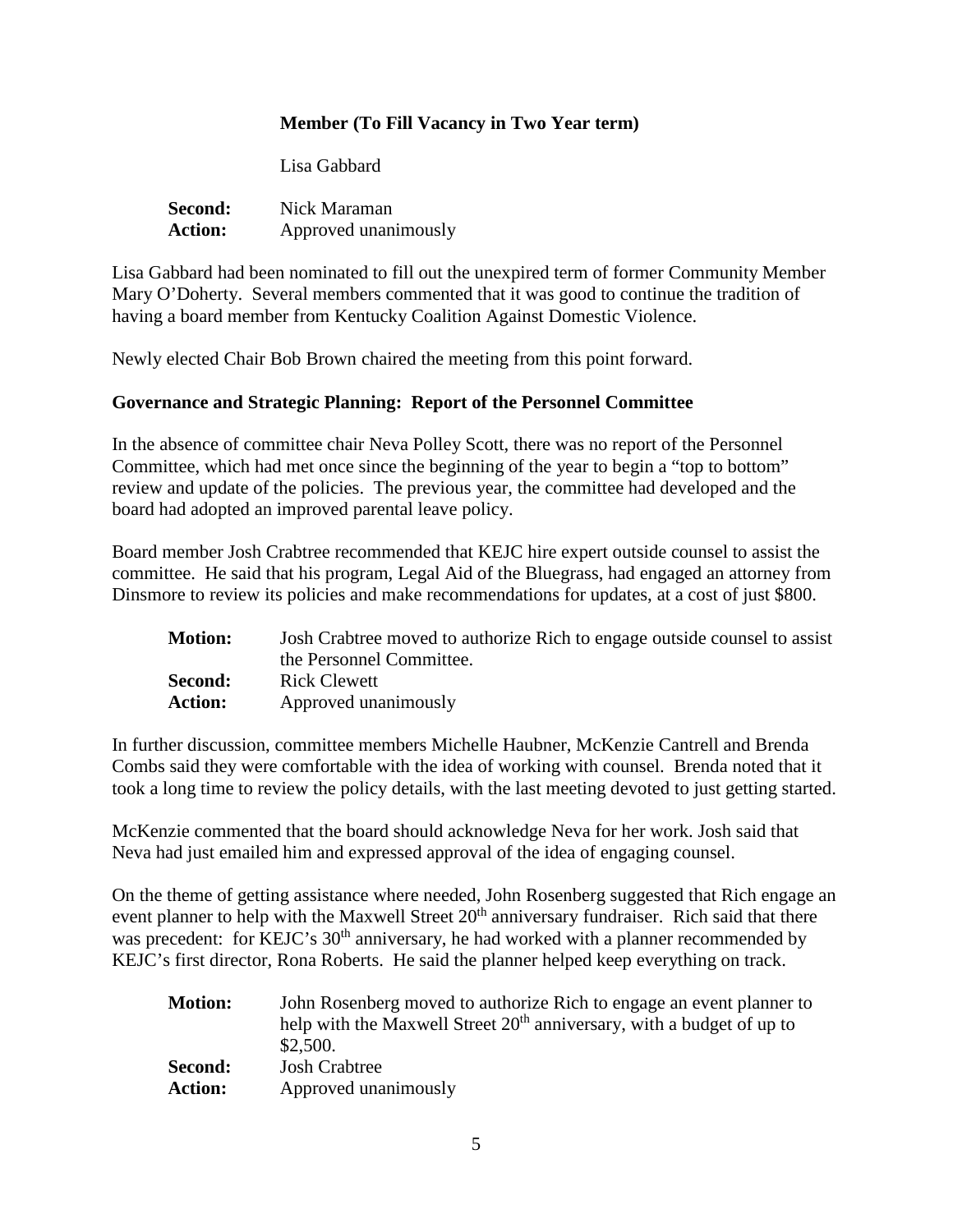#### **Governance and Strategic Planning: Report of the Legal Work Oversight Committee**

Committee Chair Chris Frost reported that the membership of the Legal Work Oversight Committee consisted of himself, board members Robert Johns, John Rosenberg and Amanda Young and Ben and Rich from KEJC. He said he would also invite program director Leah Engle from Maxwell Street Legal Clinic to participate.

Chris said the committee had tasked Rich and Ben with a review of KEJC case acceptance policies. He said Rob Johns had made available AppalRed Legal Aid's policies as an example. Bob Brown asked what form Rob's suggestions took. Chris said that the Appalred policies, perhaps driven by Legal Services Corporation requirements, were "more granular" than KEJC's on the steps of the case acceptance process and supervisory review.

Ben said that he had convened KEJC's internal Legal Work Committee for discussion of case acceptance policies and other elements of practice management, including a look at practicerelated provisions of the program's professional liability coverage. Ben said the internal group was also looking at time keeping options. Ben said he'd begun work on an update to KEJC's case acceptance policy.

Board members discussed the interaction between the procedural aspect of case acceptance policies and substantive case priorities. Josh Crabtree noted that the Legal Services Corporation required LSC-funded program to conduct a case priority-setting process every five years. He said that rather than prescribing priorities, he wanted to acknowledge Ben's role in guiding practice.

Ben noted that his predecessor, Anne Marie Regan, had written a legal needs study. He said that in the current environment, environmental and criminal justice might be emerging areas or frames for new work.

In further discussion, Rich noted that KEJC's 2009-2011 strategic plan set out both structural and substantive areas for work. He said the plan had led to the launch of both the health law fellowship and the workers' rights project. He said the plan was very vivid to him, but that he'd realized recently that only he and Chris of the current board and staff had participated in the planning process.

In further discussion, Rich said that after five years, KEJC's original planner had recommended planning "lite," rather than a full update. He said that starting in 2014, the board had held several input sessions on matters like communications and development. Rich said the "Transparency" page on KEJC's website included key documents on the 2009 plan and 2014 update discussions.

Bob Brown commented that a "decade is long enough" and that it might be time for a full planning process. Amanda Young, director of Kentucky Legal Aid, said that her program's legal needs study offered a clue about current legal needs. She said in the study results, health came in first and consumer law second as legal needs.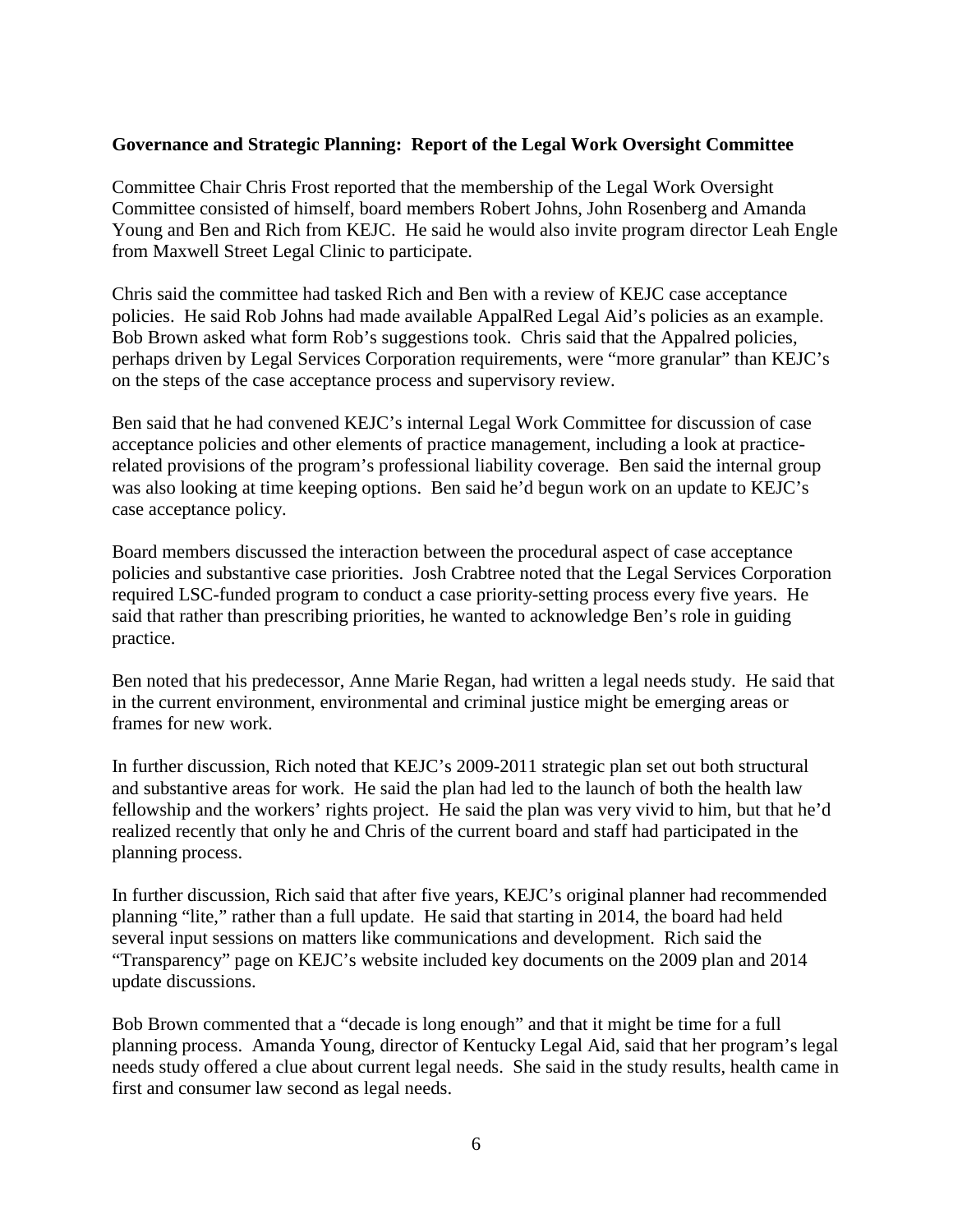In further discussion of planning, Rick Clewett suggested that the board could do some of the facilitation itself. Another board member said that former LABG director Dick Cullison now helped programs with strategic planning.

Rich said that he had run into the facilitator of the 2009-2011 plan at the Martin County Water event. He said he would reach out to her for ideas for process and facilitation. Rich said he could envision a process that unfolded mostly after the 2020 General Assembly.

#### **Governance and Strategic Planning: Policy Priorities Process**

Rich said that in the distant past, KEJC had done a legislative issues survey with legal services staff to help determine priorities for the General Assembly. He said that even with survey results in hand, KEJC staff had to make multi-dimensional judgments about what issues to pursue. He said that KEJC took a less formal approach after the restrictions imposed on LSC-funded programs in 1996, so that programs would not appear to direct lobbying.

Rich said that in current practice touchstones for legislative priorities included emerging issues identified in task force discussions, grant deliverables, and guidance from trusted national groups—all combined with judgments about capacity and assessment of the roles and division of labor among community partners.

Rich said that the world was changing, with new issues emerging, including matters at the interface of civil and criminal law. He gave the example of the criminal record expungement services offered by many of the programs and the related policy debates in Frankfort. He noted that Ben had identified cash bail as an emerging issue.

Rich proposed that before the Session, staff describe for the board their judgements and choices about policy priorities.

#### **Governance and Strategic Planning**

Rich said that board meeting dates for the rest of the year were posted with the board meeting materials. Remaining dates for 2019 were

| September 27 | Friday   | <b>Board Meeting</b>  |
|--------------|----------|-----------------------|
| December 12  | Thursday | <b>Annual Meeting</b> |

#### **Big Picture: Access to Justice Commission**

Director Glenda Harrison of the Kentucky Supreme Court Access to Justice Commission described activities under the Commission grant from the National Conference of State Courts. She said that eight months in, the grant team had finished the data-gathering phase of the project.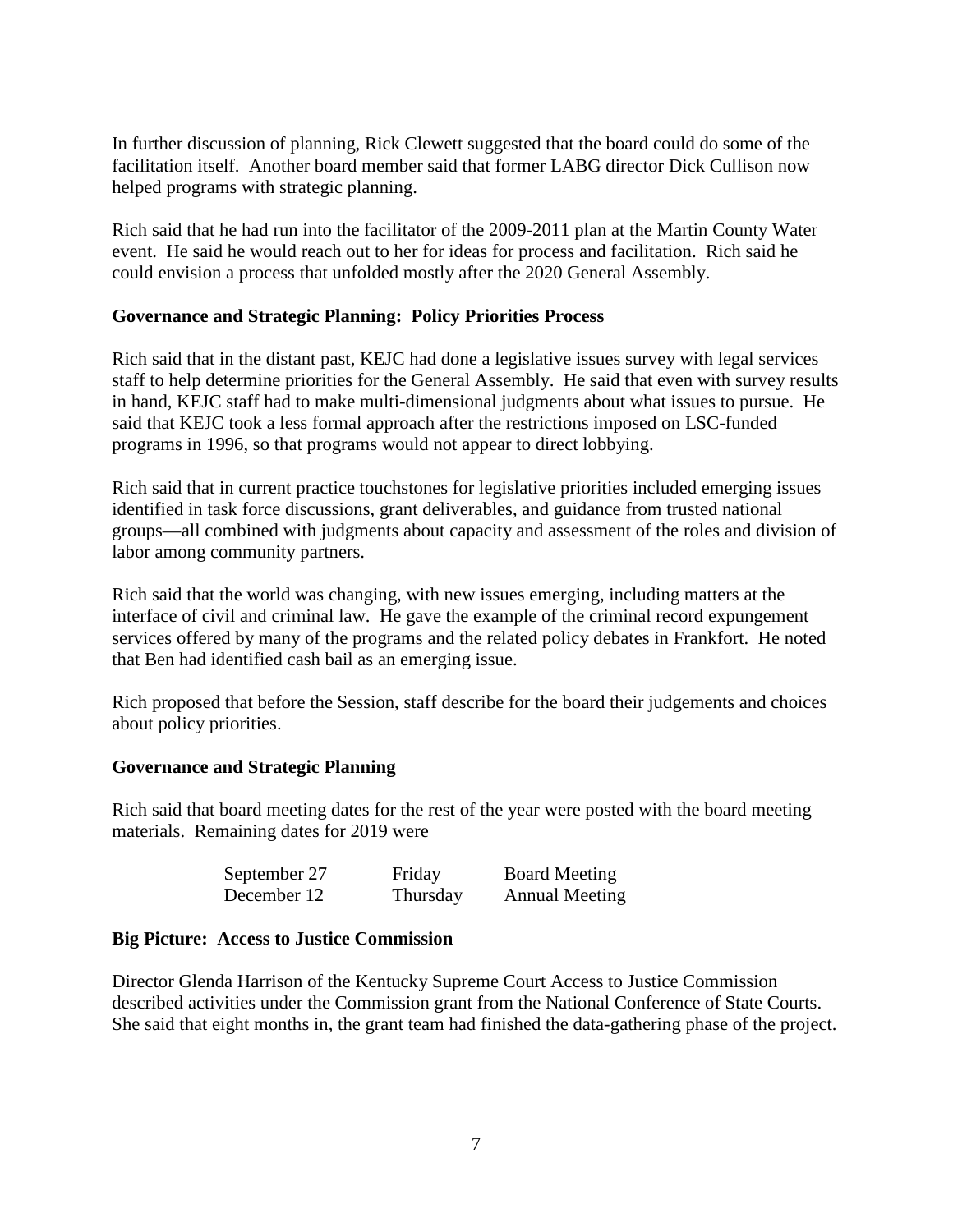Glenda said that the listening sessions held around the state were "remarkably informative." She said focus group discussions had revealed widely held respect for the LSC-funded programs and KEJC and that each was to be applauded for it.

During the next stage of the project, Glenda said, stakeholders would offer and sort through ideas for systemic improvement. She noted that the project team also had surveyed judges. She offered the observation that Kentucky was not far along compared with other states in accommodating pro se litigants.

Glenda applauded the Kentucky Bar Foundation for its grant to print an information piece on "Legal Advice versus Legal Information." She said the piece was intended to encourage court clerks that they could do more for parties without violating the rules on unauthorized practice of law.

Access to Justice Commission Training Director Nan Hanley said that forty-two people were signed up for the education law training set for the week after the board meeting, an event offered in partnership with the Children's Law Center. Nan said the next up would be a July 26 appellate training to be led by experienced appellate attorneys.

Nan said the appellate event was limited to 25 private and 25 public interest attorneys, with the fee for legal aid attorneys limited to a nominal \$25.

Nan said that the Kentucky legal services Statewide Conference was scheduled for September 18-20 at the 4-H Leadership Center in Nancy. She said she had met with LSC program directors and advocacy directors the previous week to work on the Statewide agenda. She said the agenda would offer tracks for different audiences. Later in the year, Nan said, she might offer a basic trial skills training.

Josh Crabtree complimented Nan and the Commission on the trainings offered during the year.

# **Big Picture: Association of Lawyers for Rural America**

Board member Amanda Kool said that during her teaching days in Boston, it had become clear that law and rurality operated in different silos. She said it appeared that if she were to pursue a career in a firm, she would have no opportunity to go back to her rural roots.

Amanda said there were not enough lawyers in rural areas. To encourage new thinking and activity, she therefore had written an article with other academics and "we just kind of threw up a tent" and a website on the theme of lawyers for rural America.

Amanda said the intention was for the group to grow organically, even if that meant slowly. One encouraging sign: the article had been picked up by the Washington Post. Amanda said the group was looking at how best to use digital platforms to build a network. She invited ideas and input.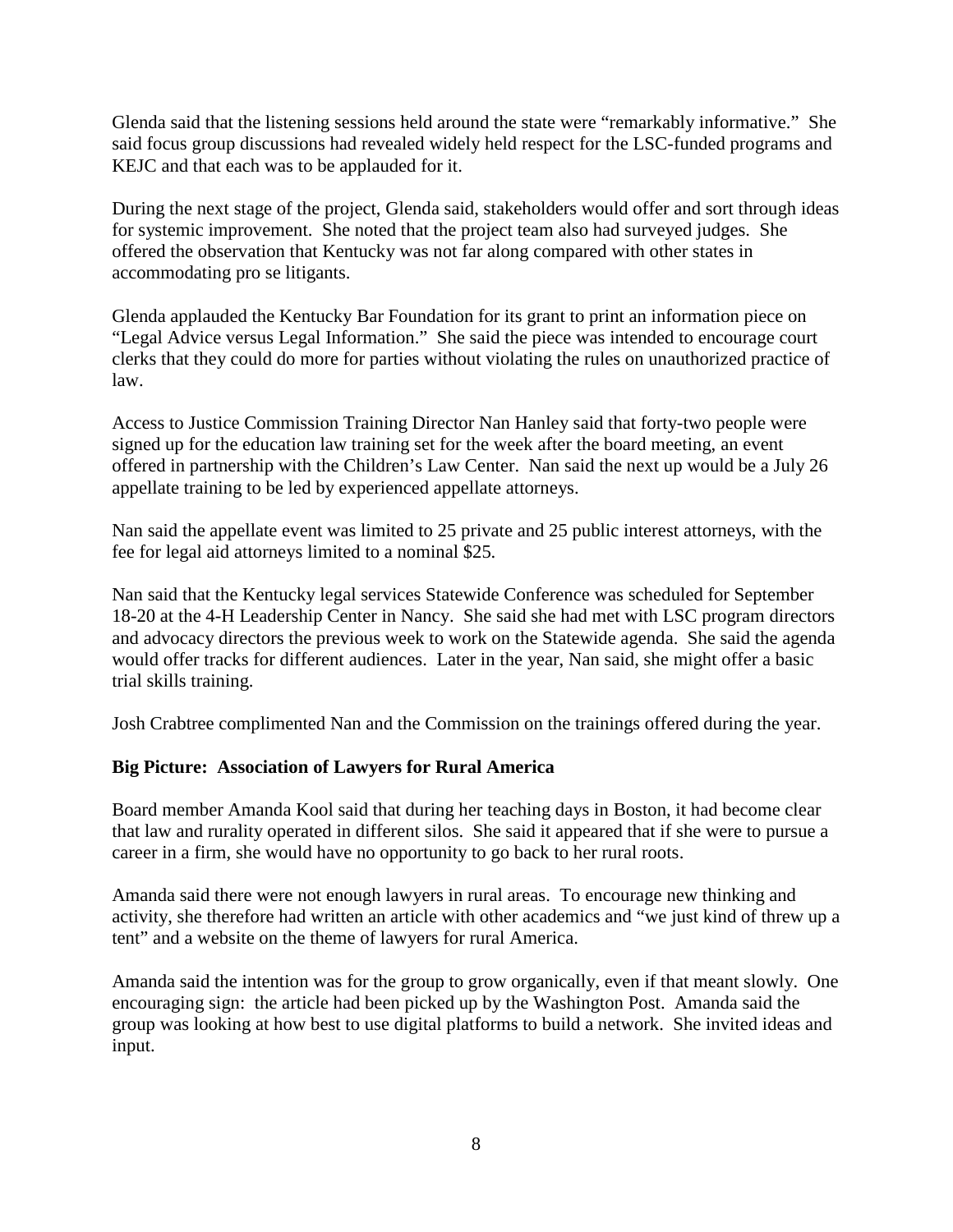### **Big Picture: Legal Services Funding**

Josh Crabtree reported that the House of Representatives had approved an increase of \$125 million in funding for the Legal Services Corporation. He said the increase would amount to somewhere between \$800,000 and \$1,000,000 for each of the four LSC-funded programs in Kentucky. Josh said the final budget figure negotiated between House and Senate would likely be a smaller number.

Josh described several encouraging developments on national funding. He said that the head of the Freedom Caucus has signed off on an increase for LSC, as had 50 Senators. He said the Heritage Foundation had eliminated its concerns about LSC from its website, except for minor issues.

Josh said that the terms of over half the current LSC board had expired. He said the program did not seem to be on the White House "radar screen." John Rosenberg commented that three recent nominees were "all pretty good."

Josh added that Republican Senators from rural states had proved to be a voice of support for LSC. He said that on the state level, the hope was to have level funding included in the Governor's budget.

### **Staff Reports Summaries**

KEJC staff reported on activities, issues, projects and successes. The reports followed the new format begun in 2018, featuring fewer but longer reports and allowing more time for board discussion. Topics at the current meeting included reports from the Health Advocacy and Workers' Rights teams—including a first report from new Health Law Fellow Betsy Davis Stone.

Because no board action was required in response to the reports, only highlights are included in these minutes. For more detail, see written staff reports—including reports from other staff—on the KEJC board web page under the July 11, 2019, heading at:

#### <https://www.kyequaljustice.org/board-meetings>

Among the highlights of the reports:

- Betsy said that before coming to KEJC she had been the "third iteration" of Addison Parker at AppalRed, with a focus on consumer law practice. She and Ben had attended oral arguments before the Kentucky Supreme Court in *Moore*, the case challenging UK's use of the Department of Revenue to collect medical debt.
- Betsy and Ben had also worked over the summer with law student Chloe Atwater to consolidate Kentucky hospital charity care policies in a single spreadsheet, complete with links to the hospitals' websites. Ben said that helping people claim the charity care hospitals promised could prevent "debt collection that shouldn't be happening."